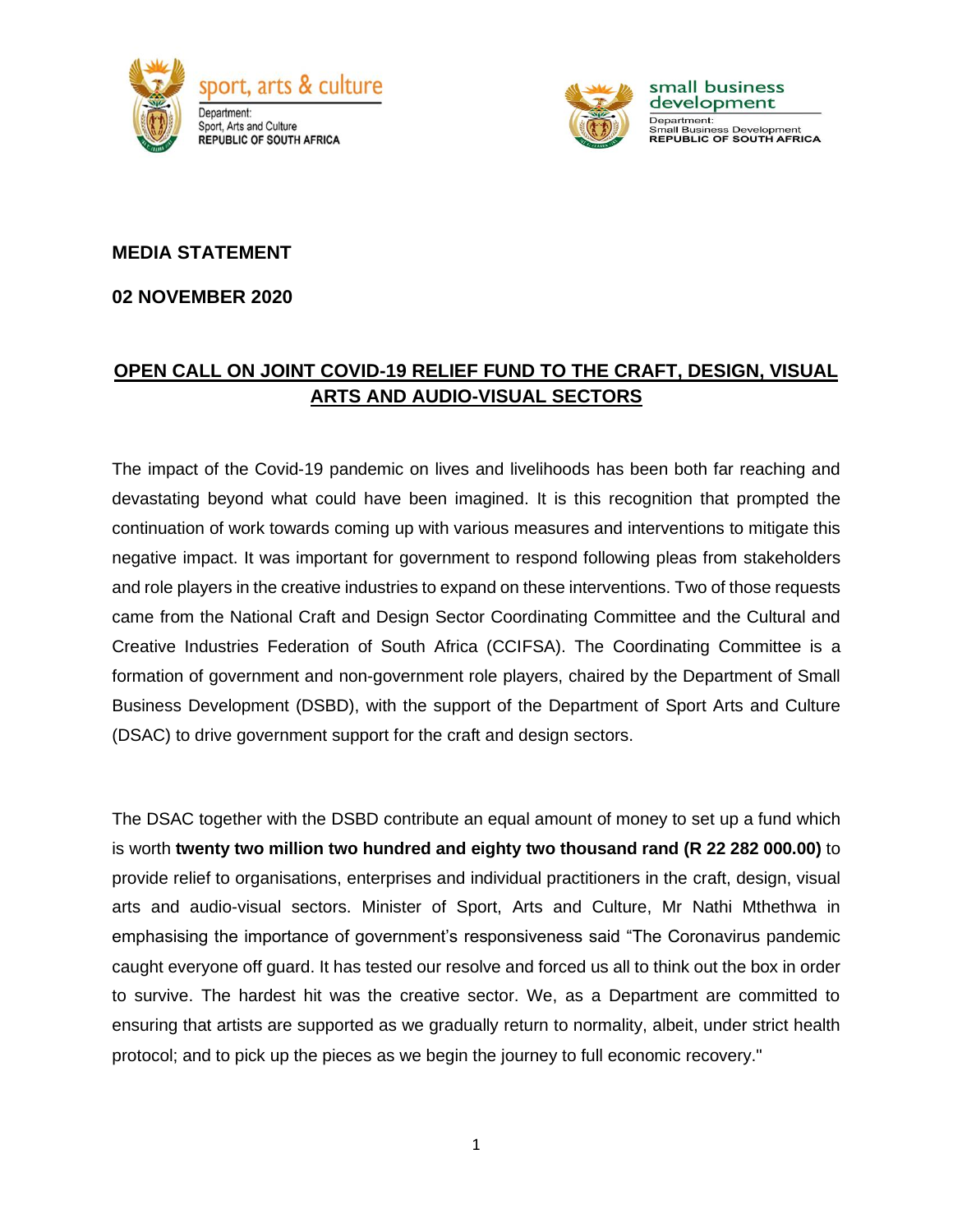It is against this backdrop that the two departments are jointly announcing further relief to targeted sectors in the cultural and creative industries by opening the process and thus calling for applications from the mentioned sectors.

Crafters are practitioners that are involved in the production of a broad range of utilitarian and decorative items produced using a range of materials, skills and techniques grass-weaving, ceramics, beadwork, wirework, wood, jewellery, paper, fabric painting and printing, quilting, leatherwork, pewter, glasswork, embroidery and mixed media. The craft sector usually overlaps with certain design disciplines but today the announcement is that design as a specific sector will also benefit from this relief. Design includes a wide range of different subsectors such as [product](https://www.strate.education/gallery/news/product-design-definition)  [design,](https://www.strate.education/gallery/news/product-design-definition) fashion design, textile design, and jewellery design and so on.

Also included in this relief is the audio-visual sector and covers support to producers, director's, art directors, camera operators, people involved in lighting, runners, sound, costume, hair & Makeup, on-set photographers, post production, and animation. This assistance also includes freelancers (independent contractors). Lastly, the relief also extends to v**isual artists** which is also defined as fine arts (including paintings, sculpture, printmaking, ceramics, and drawing) and contemporary art (such as performance art and installations) and photography.

"As the Department of Small Business Development we endeavour to promote and empower all SMME's & Cooperatives regardless of their sector but partnering with the National Department of Sport, Arts and Culture which is the most pertinent institution to support and promote our Artists and Crafters is a natural marriage" explains Minister Khumbudzo Ntshavheni.

This relief fund is open to all these sectors outlined above.

Application forms can be accessed as of today**, 2 November 2020** on the Department of Small Business Development's website, which is [www.dsbd.gov.za](http://www.dsbd.gov.za/) and the Department of Sport, Arts and Culture, on the following departmental websites [www.dac.gov.za](http://www.dac.gov.za/) | [www.srsa.gov.za](http://www.srsa.gov.za/)

The funding will be distributed per province by nine designated hubs and development agencies, namely;

- 1. The Eastern Cape Development Corporation (ECDC),
- 2. The Free State Development Corporation (FDA),
- 3. The Gauteng Tourism Authority (GTA),
- 4. Trade and Investment KZN,
- 5. The Limpopo Economic Development Agency (LEDA),
- 6. The Mpumalanga Economic Growth Agency (MEGA),
- 7. The Bokone-Bophirima Craft & Design Institute (BBCDI), the North West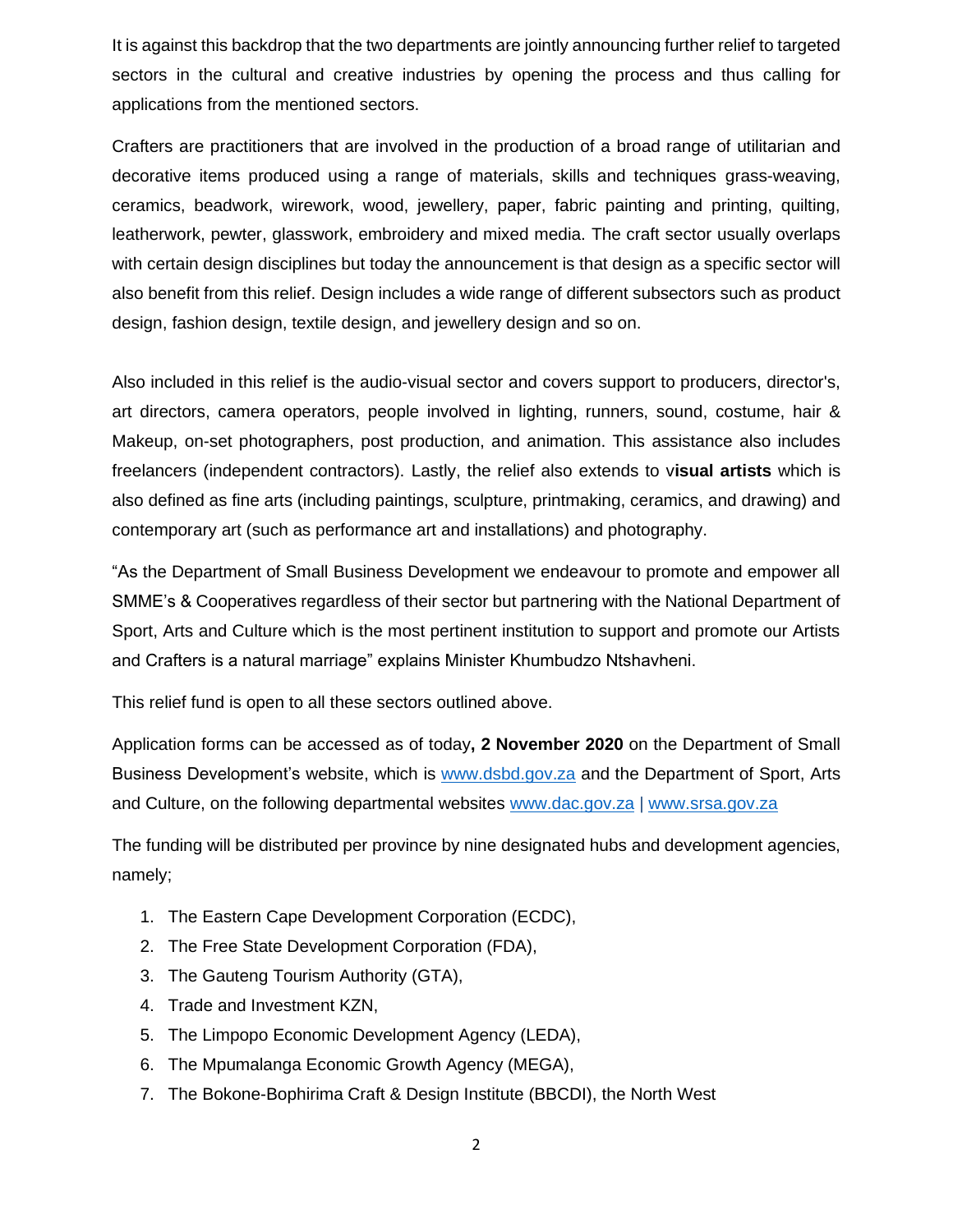- 8. The Northern Cape Economic Development Agency (NCEDA) and the
- 9. The Craft & Design Institute (CDI), the Western Cape

Interested applicants are advised and encouraged to visit the above mentioned websites of the DSAC and the DSBD, as well as websites of the nine abovementioned hubs and development agencies to access application forms. The application forms are developed solely for this application process and will be used for consideration towards this relief.

There are two types of application forms. The one is an application form of **organisations** and the other is an application form for use by **individual practitioners**. These application forms are also available in other South African official languages besides English. Fill in an application form, for organisations if you are applying on behalf of an organisation or an application form for individuals if you are applying as an individual, choose the language you prefer.

Applicants are provided with two options regarding the application form, an applicant may print out the form and fill it in or fill the form directly on the computer. Should the form be printed out, it should after completion of filling in, be scanned and emailed to the indicated email address for the respective province of applicants. Accompanying the application form should be the requested documents outlined in the call and criteria such as the Affidavit, bank statement and a letter confirming tax complaint (for more information on the criteria please refer to the in the call, available on the websites as mentioned above.

Applications are open from, **02 November 2020** and should be submitted on or before 12:00 midday on **Thursday of 12 November 2020**.

Applicants will be informed about the outcome of their applications by latest **01 December 2020**. Payments to successful applicants are anticipated to be finalised by latest **23 December 2020.**

It is important to note that this specific relief is a once off payment to successful applicants. There is a maximum threshold of **R15 000.00** to successful individual applicants, and **R30 000.00** to formations such as SMMEs, organisation or cooperatives.

| November 2020                                |                                              |                                              |                                                     |                                              |     |            |  |  |  |  |
|----------------------------------------------|----------------------------------------------|----------------------------------------------|-----------------------------------------------------|----------------------------------------------|-----|------------|--|--|--|--|
| <b>Mon</b>                                   | <b>Tue</b>                                   | Wed                                          | <b>Thursday</b>                                     | Fri                                          | Sat | <b>Sun</b> |  |  |  |  |
| <b>Public call to</b><br>start applying      | 3                                            | 4                                            | 5                                                   | 6                                            |     | 8          |  |  |  |  |
| 9                                            | 10                                           | 11                                           | 12<br>Due date for<br>submission of<br>applications | 13<br><b>Administrative</b><br><b>issues</b> | 14  | 15         |  |  |  |  |
| 16<br><b>Administrative</b><br><b>issues</b> | 17<br><b>Administrative</b><br><b>issues</b> | 18<br><b>Administrative</b><br><b>issues</b> | 19<br><b>Adjudication</b><br><b>starts</b>          | 20<br><b>Adjudication</b>                    | 21  | 22         |  |  |  |  |

The process is outlined as per the below timelines: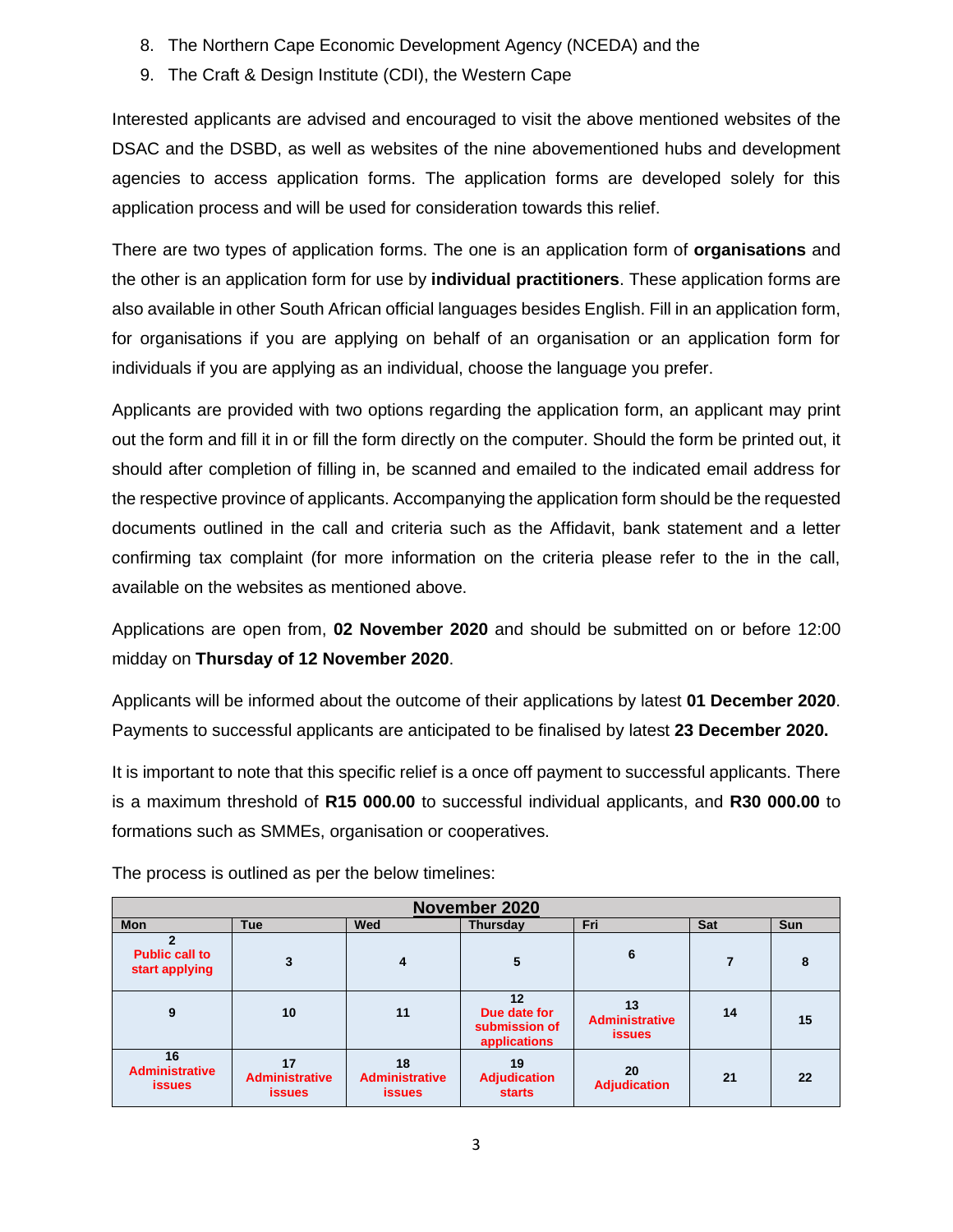| Mon                       | <b>Tue</b>                                         | Wed                                                     | <b>Thursday</b>         | Fri                                                                                     | Sat | Sun |  |  |  |  |
|---------------------------|----------------------------------------------------|---------------------------------------------------------|-------------------------|-----------------------------------------------------------------------------------------|-----|-----|--|--|--|--|
| 23<br><b>Adjudication</b> | 24<br><b>Adjudication</b><br>ends                  | 25<br><b>Feedback to</b><br>applicants<br><b>starts</b> | 26                      | 27                                                                                      | 28  | 29  |  |  |  |  |
| December 2020             |                                                    |                                                         |                         |                                                                                         |     |     |  |  |  |  |
| Mon                       | <b>Tue</b>                                         | Wed                                                     | Thursday                | Fri                                                                                     | Sat | Sun |  |  |  |  |
| 30                        | 1<br><b>Feedback to</b><br>applicants<br>completed | $\overline{2}$                                          | $\overline{\mathbf{3}}$ | 4<br><b>Deadline for</b><br>submission of<br>appeals of<br>applications not<br>approved | 5   | 6   |  |  |  |  |
| $\overline{7}$            | 8                                                  | 9                                                       | 10                      | 11<br><b>Outcome of</b><br>appeals process<br>communicated<br>to applicants by          | 12  | 13  |  |  |  |  |
| 14                        | 15                                                 | 16                                                      | 17                      | 18                                                                                      | 19  | 20  |  |  |  |  |
| 21                        | 22                                                 | 23<br><b>Payments</b><br>finalised                      | 24                      | 25                                                                                      | 26  | 27  |  |  |  |  |

Applications should be submitted to the nine (9) hubs and agencies per provinces as follows:

#### **1. The Eastern Cape Development Corporation (ECDC)**

Send your application to this email address: [EC-relief@ecdc.co.za](mailto:EC-relief@ecdc.co.za) Copy this email address: [Relief-Monitor@dsac.gov.za](mailto:Relief-Monitor@dsac.gov.za) Contact person: Ms Yandiswa Sodaba ECDC House, Ocean Terrace Park, Moore Street, Quigney, East London 5213 Tel: 043 7045717 Cell: 078 097 9970 Email: [ysodaba@ecdc.co.za](mailto:ysodaba@ecdc.co.za) Website: [www.ecdc.co.za](http://www.ecdc.co.za/)

### **2. The Free State Development Corporation (FDC)**

Send your application to this email address: [FS-relief@fdc.co.za](mailto:FS-relief@fdc.co.za) Copy this email address: [Relief-Monitor@dsac.gov.za](mailto:Relief-Monitor@dsac.gov.za) Contact person: Mr. Peterson Molukanelo / Sbongile Baloyi No. 33 Kellner Street, Corner Makgraaff, Westdene, Bloemfontein Phone number: 051 4000 800 / 073 431 6329 / 083 764 2754 Email address: petersonm@fdc.co.za / [sbongile@fdc.co.za](mailto:sbongile@fdc.co.za)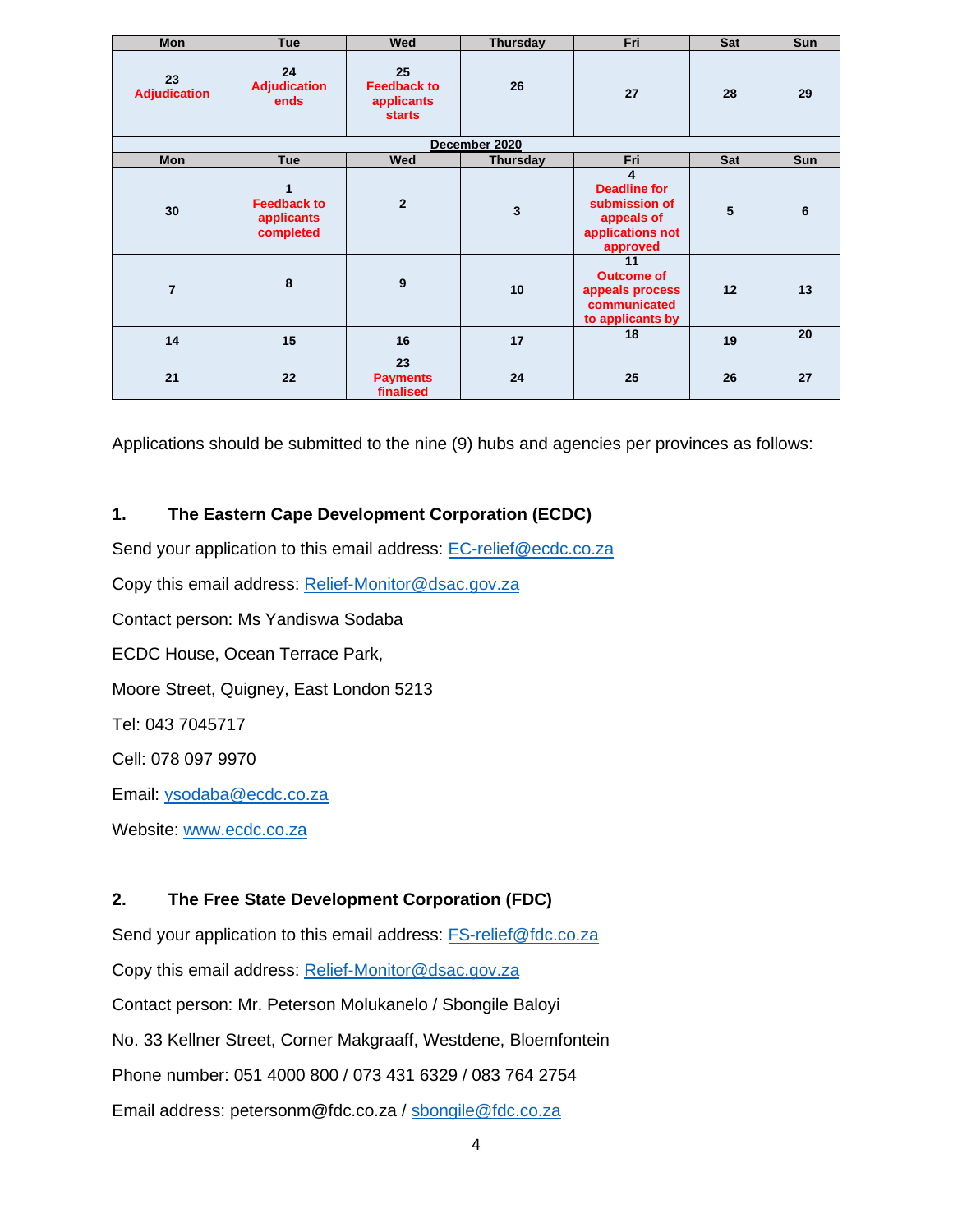### **3. The Gauteng Tourism Authority (GTA)**

Send your application to this email address: [gauteng-relief@gauteng.net](mailto:gauteng-relief@gauteng.net) Copy this email address: [Relief-Monitor@dsac.gov.za](mailto:Relief-Monitor@dsac.gov.za) Contact Person: Ms Nokwanda Nyakala Tel: 011 085 2187 Mobile: 079 546 8181 Website: [www.gauteng.net](http://www.gauteng.net/)

### **4. Trade and Investment KZN**

Send your application to this email address: [KZN-Relief@kzndac.gov.za](mailto:KZN-Relief@kzndac.gov.za) Copy this email address: [Relief-Monitor@dsac.gov.za](mailto:Relief-Monitor@dsac.gov.za) Contact person: Ms Nokwazi Radebe Trade and Investment House, 1 Arundel Close, Kingsmead Office Park, Durban, 4001 Phone number: 031 3689631 Email address: [nokwazi@tikzn.co.za](mailto:nokwazi@tikzn.co.za) Website: [www.tikzn.co.za](http://www.tikzn.co.za/)

# **5. The Limpopo Economic Development Agency (LEDA)**

Send your application to this email address: [Lim.relief@lieda.co.za](mailto:Lim.relief@lieda.co.za) Copy this email address: [Relief-Monitor@dsac.gov.za](mailto:Relief-Monitor@dsac.gov.za) Contact person: Ms Kgaugelo Chere Enterprise Building, Main Road, Lebowakgomo Phone number: 015 633 4700/083 278 0063 Email address: [Kgaugelo.Chere@lieda.co.za](mailto:Kgaugelo.Chere@lieda.co.za) Website: [www.lieda.co.za](http://www.lieda.co.za/)

# **6. The Mpumalanga Economic Growth Agency (MEGA)**

Send your application to this email address: [mpu-relief@mega.gov.za](mailto:mpu-relief@mega.gov.za)

Copy this email address: [Relief-Monitor@dsac.gov.za](mailto:Relief-Monitor@dsac.gov.za)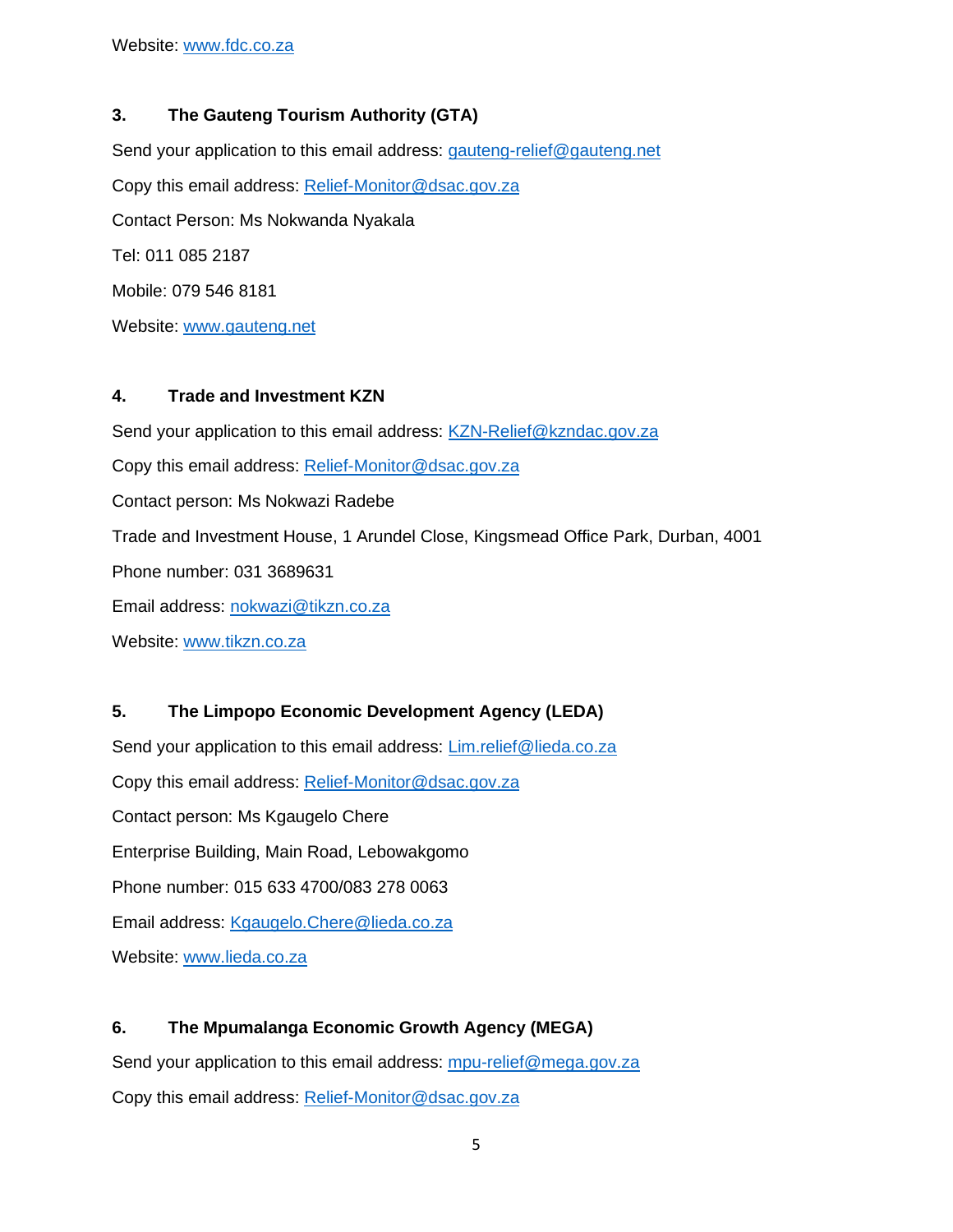Contact Person: Ms Phumzile Mauku Tel No.: 013-755 6328 Mobile: 082 905 4948 Email: [phumzile.mauku@mega.gov.za](mailto:phumzile.mauku@mega.gov.za) Website: [www.mega.gov.za](http://www.mega.gov.za/)

**7**. **The Bokone-Bophirima Craft & Design Institute (BBCDI), the North West** Send your application to this email address: [NW-relief@bbcdi.co.za](mailto:NW-relief@bbcdi.co.za) Copy this email address: [Relief-Monitor@dsac.gov.za](mailto:Relief-Monitor@dsac.gov.za) Contact person: Mr Ephraim Dikobe Office No: 18, NWDC Small Industries, DP Kgotleng Street, Montshioa, Mahikeng, 2747, North West Province Phone number: 018-011 0025/072 263 0839 Email address: [edikobe@bbcdi.co.za](mailto:edikobe@bbcdi.co.za)

Website: [www.bbcdi.co.za](http://www.bbcdi.co.za/)

#### **8. The Northern Cape Economic Development Agency (NCEDA)**

Send your application to this email address: [ncrelief@nceda.co.za](mailto:ncrelief@nceda.co.za) Copy this email address: [Relief-Monitor@dsac.gov.za](mailto:Relief-Monitor@dsac.gov.za) Contact person: Ms Babalwa Mbobo DSC Building, First Floor, 69 Memorial Road, Kimberley Tel: 053 833 1503/ 071 132 8950 Email: [bmbobo@nceda.co.za](mailto:bmbobo@nceda.co.za) Website: [www.nceda.co.za](http://www.nceda.co.za/)

### **9. The Craft & Design Institute (CDI), the Western Cape**

Send your application to this email address: [WC-relief@thecdi.org.za](mailto:WC-relief@thecdi.org.za)

Copy this email address: [Relief-Monitor@dsac.gov.za](mailto:Relief-Monitor@dsac.gov.za)

Contact person: **Rosemary Cooke** 

Room 103, 1st Floor, 7 West Quay, West Quay Road, V&A Waterfront

Phone number: +27 (0)21 461-1488 / **0618255108 (dedicated cell number)**